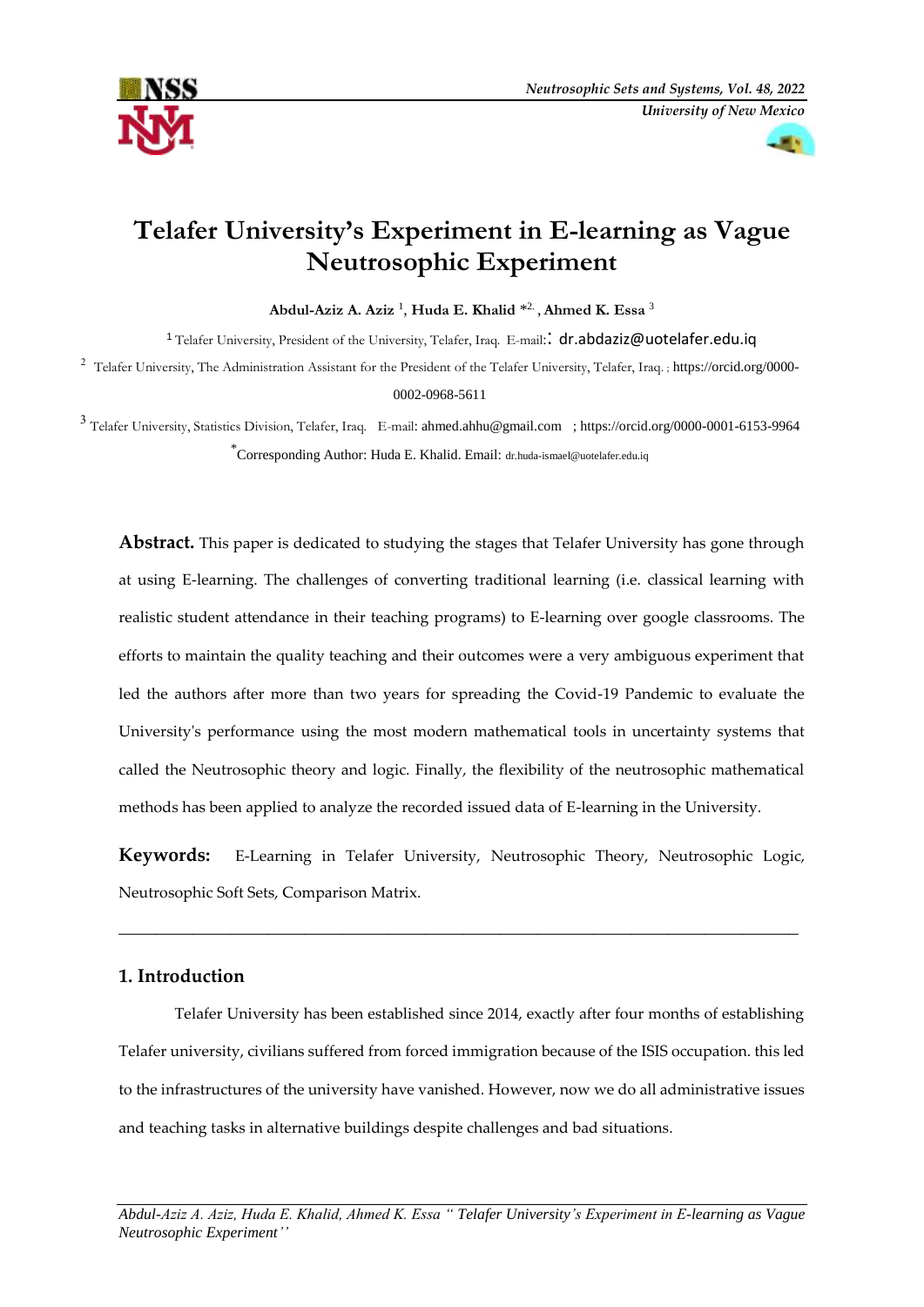At the beginning of quarantine in Iraq (i.e. Feb. 28, 2020) Telafer University represented by all academic staff, and their employees were eager to provide a private electronic platform for all facilities of the university, since the spread of the COVID-19 pandemic, the providing of private virtual platform was an urgent requirement to reconvert the traditional teaching to remote e-learning for enabling the teachers and students to communicate smoothly. However, the console of Telafer University's platform has been administrated by the team of engineering that they enable to provide almost all supporting programs for both teachers and students to avoid any lacking in the teaching procedures, as well as the private domain for the university has the extension (@uotelafer.edu.iq) to use the Google Workspace. The committee of e-learning in Telafer University has equipped e-mails accounts within the domain of the university to all students and the university's members, as well as, they uploaded all lecturers (either synchronous or non-synchronous lectures) for the academic staff to the google classrooms, the university e-learning council guided the examinations committees in the scientific departments by follow up the google classrooms to present help for the teachers and students at holding the examinations and any other logistic help for them.

The neutrosophic theory, neutrosophic probability, neutrosophic sets, neutrosophic mathematical programming and neutrosophic logic have firstly originated by the polymath Florentin Smarandache, the mathematical professor in New Mexico University at 1995 by his first publications [1- 4], the main notion that neutrosophic theory stands on is that every problem can be formulated by three functions, truth function, indeterminacy function and its falsity function, this broad insight gives the neutrosophic theory the flexibility and wide ability to analyses the data giving problems solving in new modern mathematics, the following example regarded as a good demo for the readers to understand how the neutrosophic logic and theory can view and solve the problems.

The example that firstly stated in [5], Let's consider the population of a country  $C1$ . Most people in this country have only the citizenship of the country, therefore they belong  $100\%$  to  $C1$ . But there are people that have double citizenships, of countries  $C1$  and  $C2$ . Those people belong 50% to  $C1$ , and 50% to  $C2$ . While citizens with triple citizenships of countries  $C1$ ,  $C2$ , and  $C3$  belong only 33.33% to each country. Of course, considering various criteria these percentages may differ. Also, there are countries with autonomous zones, whose citizens in these zones may not entirely consider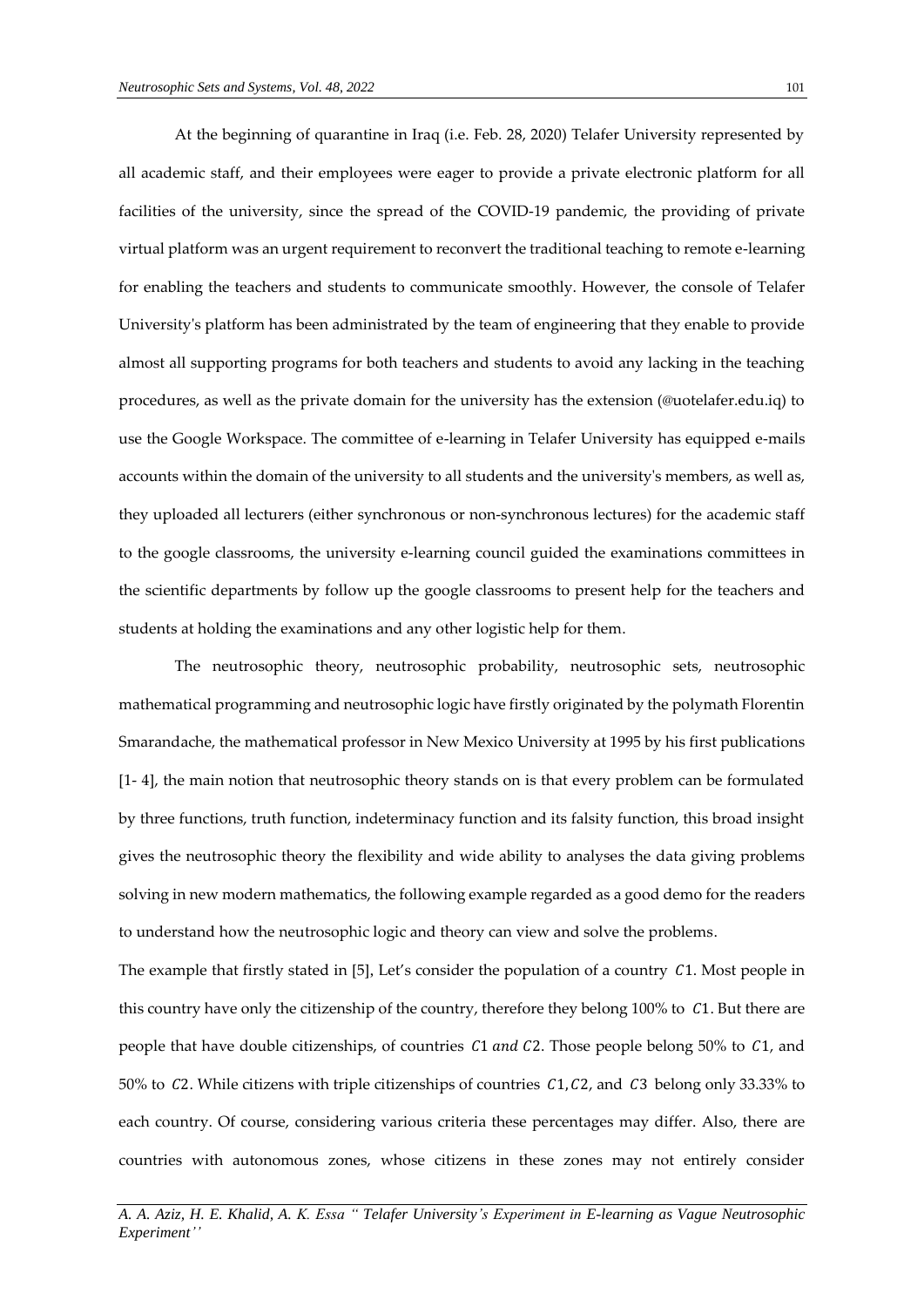themselves as belonging to those countries. But there is another category of people that have been stripped from their C1 citizenship for political reasons and they have other citizenship, while still living (temporarily) in  $C1$ . They are called paria, and they do not belong to  $C1$  (not having citizenship), but still belong to  $C1$  (because they still living in  $C1$ ). They form the indeterminate part of neutrosophic population of country  $C1$ .

This paper has been arranged to recognized the performance of the scientific departments in the colleges of Telafer University in Iraq versus to its efforts in e-learning and how these departments implementation the new methods of remote teaching, where the section 2 has been dedicated to the basic mathematical notions which represents the basic tools for the next section, while section 3 represents the core of the article containing a case study using collected data for three studying courses during the spread of COVID-19 pandemic

## **2. Mathematical Preliminaries**

In this section, the authors will focus on recalling the essential mathematical tools that should be used in the upcoming section to make a fairly estimation to evaluate the performance of the e-learning at Telafer University, it is worthy to know the notions of the neutrosophic soft sets where the soft set theory was firstly introduced by D. Molodtsov at 1999 [7], while the neutrosophic soft set was set up by P. K. Maji at 2013 [8], also there are some other definitions as follows:

#### **2.1 Definition [6]**

A neutrosophic set A on the universe of discourse X is defined as  $A = \{ \langle x, T_A(x), I_A(x), F_A(x) \rangle \}$ , *x* ∈ *X*}, where *T*, *I*, *F*: *X* →] <sup>−</sup>0, 1<sup>+</sup>[ and <sup>−</sup>0 ≤ *T<sub>A</sub>*(*x*), +*I<sub>A</sub>*(*x*) + *F<sub>A</sub>*(*x*) ≤ 3<sup>+</sup>.

From philosophical point of view, the neutrosophic set takes the value from real standard or nonstandard subsets of  $]$ <sup>-</sup>0,1<sup>+</sup>[. But in real life application in scientific and engineering problems it is difficult to use neutrosophic set with value from real non-standard subset of  $]$ <sup>-</sup>0,1<sup>+</sup>[. Hence we consider the neutrosophic set which takes the value from the subset of [0,1].

**2.2 Definition** [7] Let U be an initial universe set and E be a set of parameters. Let  $P(U)$  denotes the power set of U. Consider a nonempty set  $A, A \subset E$ . A pair  $(F, A)$  is called a soft set over U, where *F* is a mapping given by  $F: A \rightarrow P(U)$ .

*A. A. Aziz, H. E. Khalid, A. K. Essa " Telafer University's Experiment in E-learning as Vague Neutrosophic Experiment''*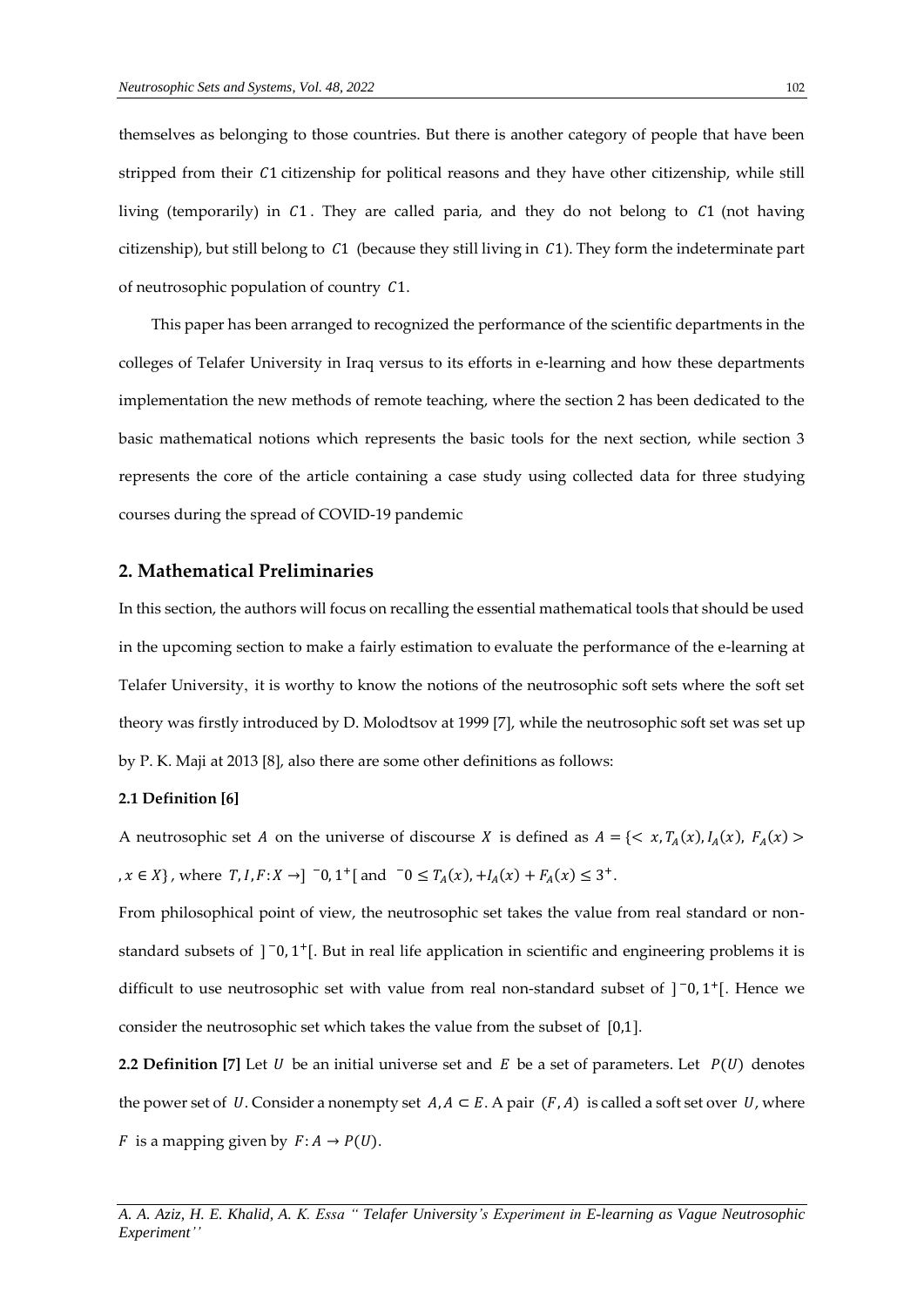#### **2.3 Definition [8]**

Let *U* be an initial universe set and *E* be a set of parameters. Consider  $A \subset E$ . Let  $P(U)$ denotes the set of neutrosophic sets of  $U$ . The collection  $(F, A)$  is termed to be the soft neutrosophic set over U, where F is a mapping given by  $F: A \rightarrow P(U)$ .

The following definitions have been adapted to consider the upcoming case study section in which the best scientific department in Telafer University who can apply the strategical of e-learning in their classes to get the best performance in the studying pedagogy. In this paper we have six numbers of parameters out of five numbers of studying fields (i.e. Mathematics, Arabic Language, General Nursing, Field Crops, Animal Production). We still have the assumptions that the parameters are  $d_1, d_2, d_3, d_4, d_5,$  and  $d_6$ , while the scientific departments are  $u_1, u_2, u_3, u_4,$  and  $u_5$ .

#### **2.4 Definition [8]**

A comparison matrix is a matrix whose rows labelled by the object names  $d_1, d_2, d_3, d_4, d_5, d_6$  and the columns are labelled by the parameters  $u_1, u_2, u_3, u_4, u_5$ . The entries  $c_{ij}$  are calculated by  $c_{ij}$  =  $a + b - c$ , where 'a' is the integer calculated as ' how many times  $T_{d_i}(u_j)$  exceeds or equal to  $T_{d_k}(u_j)'$ , for  $d_i \neq d_k$ ,  $\forall d_k \in U$ , 'b' is the integer calculated as ' how many times  $I_{d_i}(u_j)$  exceeds or equal to  $I_{d_k}(u_j)'$  for  $d_i \neq d_k$ ,  $\forall d_k \in U$  and 'c' is the integer calculated as ' how many times  $F_{d_i}(u_j)$ exceeds or equal to  $F_{d_k}(u_j)'$ , for  $d_i \neq d_k$ ,  $\forall d_k \in U$ .

#### **2.5 Definition [8]**

The score of an object  $d_i$  is  $S_i$  and is calculated as  $S_i = \sum_j c_{ij}$ , then the most appropriated or best selection of an object  $u_j$  which own to the maximum value of  $S_i$ .

## **3. Algorithm**

The following algorithm will be the basic road map for the upcoming case study in section 4,

Step-1- Consider the logical parameters  $D = \{d_1, d_2, d_3, d_4, d_5, d_6\}.$ 

Step-2- Consider the department names  $u = \{u_1, u_2, u_3, u_4, u_5\}$ .

Step-3- Compute all  $T_{d_1},...,T_{d_6},I_{d_1},...,I_{d_1},F_{d_1},...,F_{d_6}$  for all departments  $u_1,u_2,u_3,u_4,u_5$ , the result of this computation step are 30 elements of the kind  $(T_{d_j}(u_i), I_{d_j}(u_i), F_{d_j}(u_i)).$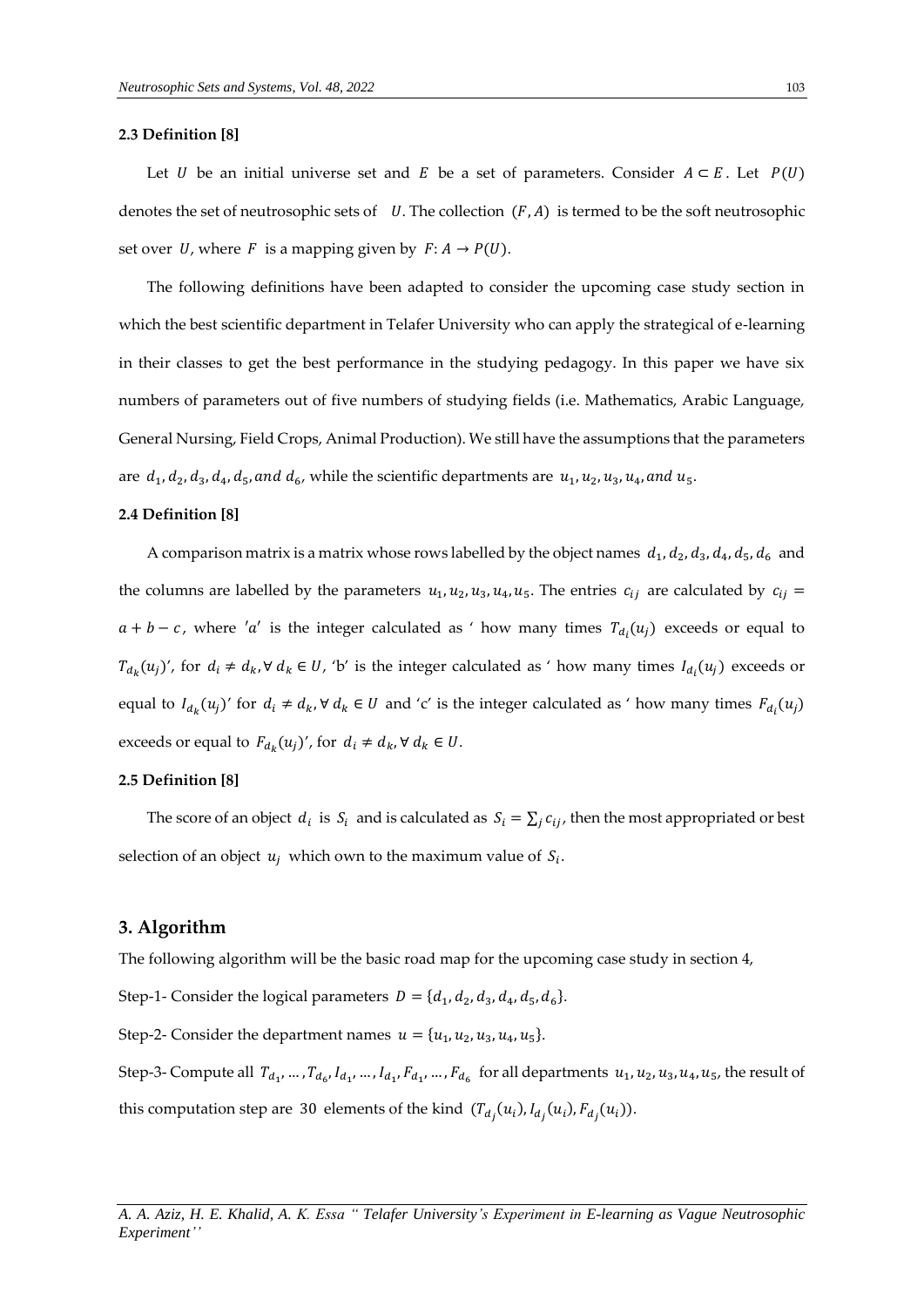Step -4- For each column j=1,2,3,4,5,6 compute how many times that the  $T_{d_k} \ge T_{d_j} \forall k \ne j$  (1), consider  $'' a''$  is the times for the satisfaction of condition (1).

Step -5- For each column j=1,2,3,4,5,6 compute how many times that the  $I_{d_k} \geq I_{di} \ \forall k \neq j \quad (2)$ , consider  $''$   $'$  is the times for the satisfaction of condition (2).

Step -6- For each column j=1,2,3,4,5,6 compute how many times that the  $F_{d_k} \geq F_{d_j} \ \forall \ k \neq j \ (3)$ , consider  $''$   $c$   $''$  is the times for the satisfaction of condition (3).

Step-7- Compute  $'' a + b - c''$  that have been considered for all departments of the table 2.

Step- 8- The score of the performance for each department is the summation of the corresponding row in table (2). The results of these summations labeled in table (3).

Step -9- Reorder the best performance to the poor performance depending upon the scores of these departments from maximum score to the minimum score.

Step -10- End

## **4. Case Study to Evaluate the Performance of Telafer University in E-learning**

This section has been originated to summarize the performance of the e-learning in five scientific departments (math dept., Arabic language dept., general nursing dept., animal production dept., and fields crops dept.) belonging to three colleges (College of Basic Education, College of Nursing, and College of Agriculture) in Telafer University during the spread of COVID-19 pandemic and its several mutations through the time period from Feb. 28, 2020, to present, where the coronavirus actually entered to Iraq since Feb. 2020, and the quarantine processes were applied which led the Iraqi universities to adopt the e-learning.

#### **4.1 Example**

Let  $U$  be the set of five Scientific Departments in three colleges of Telafer University as follow:

- $u = \{u_1, u_2, u_3, u_4, u_5\}$  where
- $u_1$  represents the department of general nursing.
- $\boldsymbol{u_2}$  represents the department of Arabic language.
- $u_3$  represents the mathematical dept.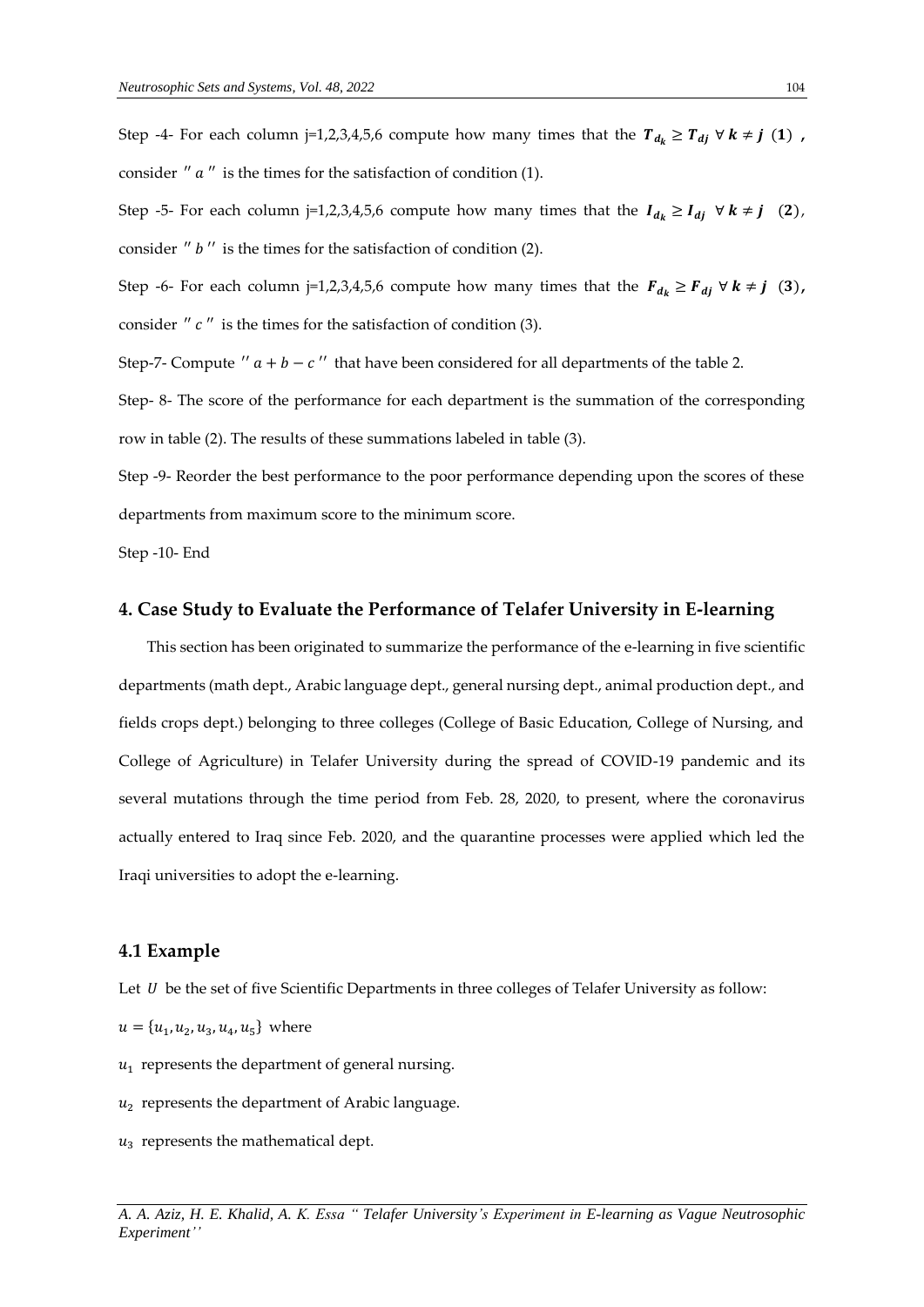4 represents the animal's production dept.

 $u_5$  represents the field crops dept.

Let  $D = \{d_1, d_2, d_3, d_4, d_5, d_6\}$  be the set of parameters, where each parameter is a neutrosophic sentence involving neutrosophic words defining as follow:

 $d_1$ = The percentage of the internet speed for the districts of the students' resident and it was ranged between (zero to 2.69 Mbps) depending upon the information that available in the website [\(https://www.cable.co.uk/broadband/speed/worldwide-speed-league/](https://www.cable.co.uk/broadband/speed/worldwide-speed-league/) )

 $d_2$  = The percentage of the students' attendance in the whole e-lectures through the studying course.

 $d_3$  = Designing the e-lectures and harmonising them with principles of pedagogy and set up interactive courses.

 $d_4$ = The percentage of the syllabus coverage through the whole course by the lecturers.

 $d_5$ = The procedure that taken to reduce cheating during the performance of students' electronic examinations.

 $d_6$  = Percentage of student satisfaction by launching questionnaires to measure the students' understanding for the e-lectures.

Table 1: This table demonstrates the performance of all scientific departments in e-learning using neutrosophic soft sets.

| D           | $d_{1}$            | $d_{2}$                                                                             | $d_{3}$           | $d_4$                                     | $d_{5}$            | $d_6$              |
|-------------|--------------------|-------------------------------------------------------------------------------------|-------------------|-------------------------------------------|--------------------|--------------------|
|             |                    |                                                                                     |                   |                                           |                    |                    |
| $u_{1}$     | (0.8, 0.6, 0.1)    | (0.7, 0.5, 0.2)                                                                     | (0.6, 0.4, 0.3)   | (0.85, 0.53, 0.12)                        | (0.4, 0.9, 0.5)    | (0.7, 0.51, 0.4)   |
| $u_{2}$     | (0.75, 0.55, 0.16) | (0.63, 0.5, 0.25)                                                                   | (0.3, 0.6, 0.4)   | (0.81, 0.37, 0.29)                        | (0.42, 0.87, 0.56) | (0.9, 0.4, 0.14)   |
| $u_{\rm a}$ | (0.9, 0.44, 0.05)  | (0.99, 0.16, 0.12)                                                                  | (0.89, 0.4, 0.33) | (0.75, 0.44, 0.17)                        | (0.6, 0.49, 0.33)  | (0.64, 0.7, 0.85)  |
| $u_{4}$     | (0.72, 0.57, 0.3)  | (0.66, 0.3, 0.99)                                                                   |                   | $(0.32, 0.53, 0.99)   (0.77, 0.49, 0.18)$ | (0.2, 0.4, 0.9)    | (0.67, 0.57, 0.41) |
| $u_{5}$     |                    | $(0.73, 0.61, 0.32)$ $(0.76, 0.45, 0.82)$ $(0.35, 0.44, 0.83)$ $(0.64, 0.77, 0.32)$ |                   |                                           | (0.34, 0.52, 0.69) | (0.71, 0.61, 0.39) |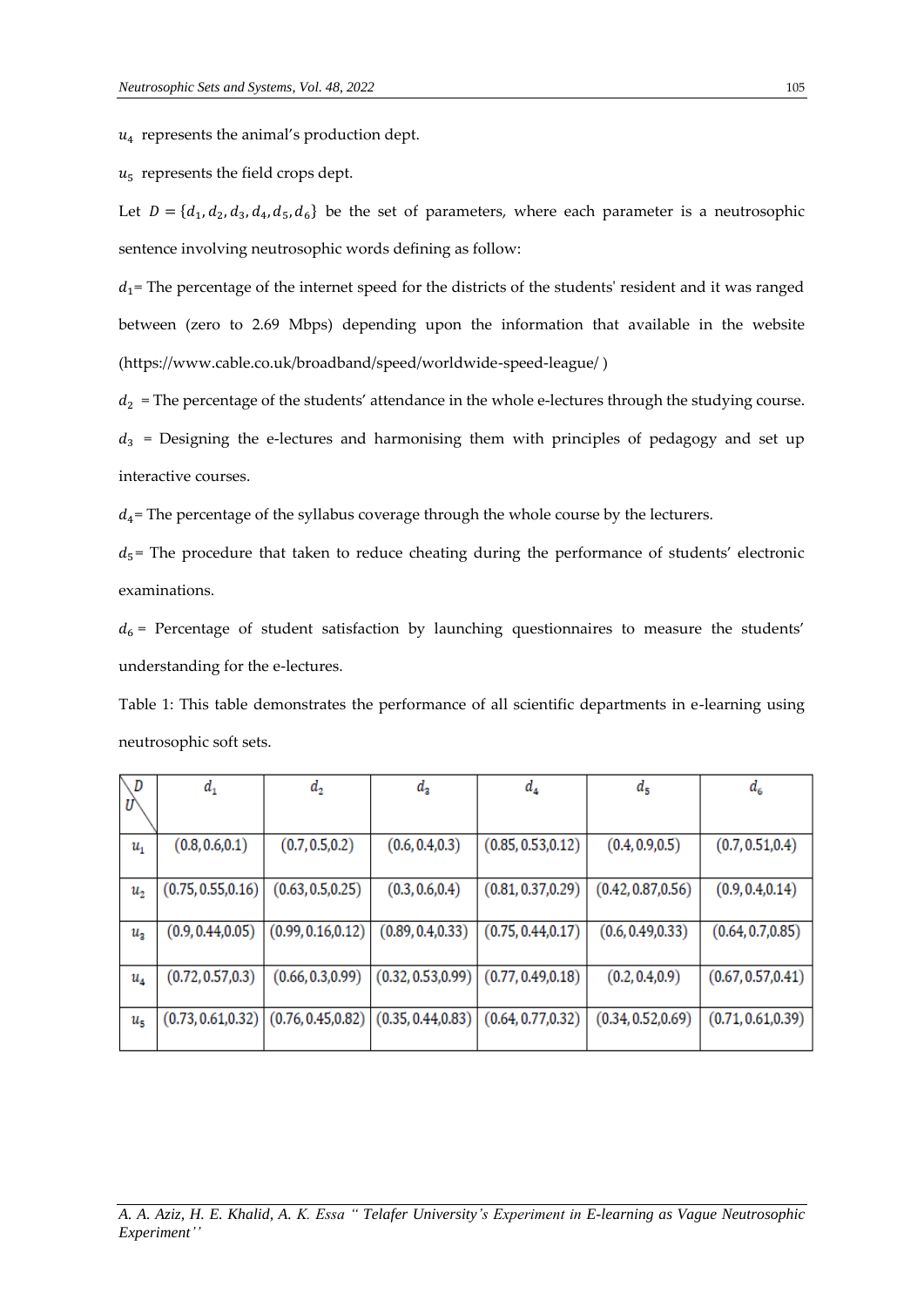| $\setminus D$<br>$\boldsymbol{u}$ | $\boldsymbol{d}_1$ | $d_2$          | $d_3$            | $d_4$            | $d_5$            | $d_6$            |
|-----------------------------------|--------------------|----------------|------------------|------------------|------------------|------------------|
| $u_1$                             | 5                  | 5              | $\overline{4}$   | 7                | 5                | 1                |
| $u_2$                             | $\mathbf{1}$       | $\overline{2}$ | $\overline{2}$   | $\boldsymbol{0}$ | $\overline{4}$   | 3                |
| $u_3$                             | $\overline{4}$     | $\overline{4}$ | $\overline{4}$   | $\mathbf{1}$     | 5                | $\boldsymbol{0}$ |
| $u_4$                             | $-1$               | $-2$           | $\boldsymbol{0}$ | $\overline{2}$   | $-4$             | $\boldsymbol{0}$ |
| $u_5$                             | $\mathbf{1}$       | $\overline{2}$ | $-1$             | $\boldsymbol{0}$ | $\boldsymbol{0}$ | 4                |

Table 2: This table demonstrates the comparison matrix in the neutrosophic soft sets  $(u, D)$ 

Table 3: The score of performance in each department  $u_i$ , where the values are the summation of each row for the above comparison matrix:

| $\boldsymbol{U}$ | sum |
|------------------|-----|
| $u_1$            | 27  |
| $u_2$            | 12  |
| $u_3$            | 18  |
| $u_4$            | -5  |
| $u_{5}$          | 6   |

These values illustrate that the best performance in the e-learning issue was for the general nursing department which has 27 degrees, while in the second level was for the mathematical department, in the third grid was the department of the Arabic language. It is worthy to note that the department of animals' production which is one of agriculture college departments should review the strategy of teaching and trying to improve it.

*A. A. Aziz, H. E. Khalid, A. K. Essa " Telafer University's Experiment in E-learning as Vague Neutrosophic Experiment''*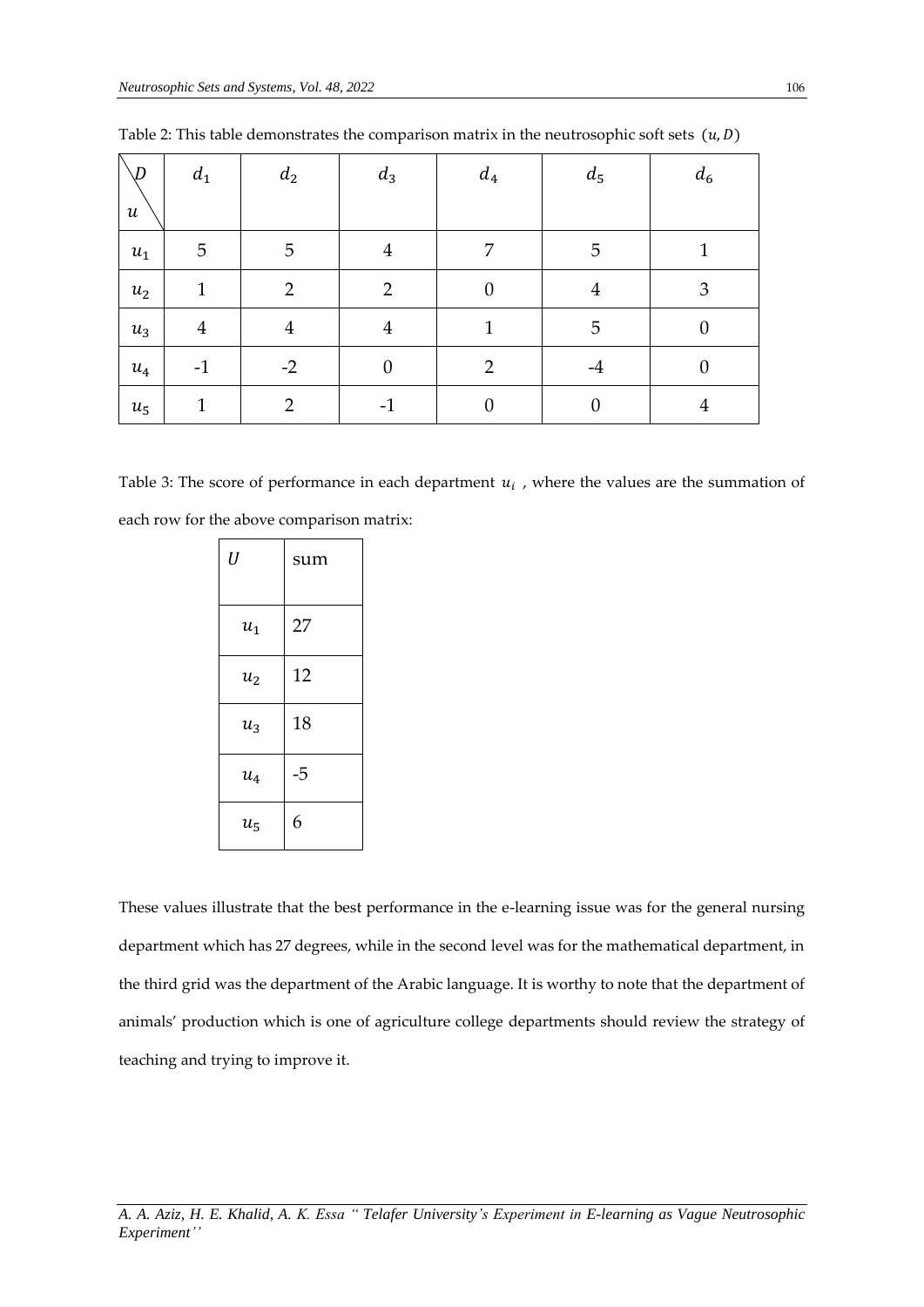# **4 Conclusion**

This paper comes as an urgent need due to the ongoing global quarantine situation in the COVID-19 pandemic. where Telafer University's procedures in converting traditional learning to e-learning faced many challenges in different trends as qualifying the teaching staff, students and providing an electronic learning platform for the university, also edification in spreading the ethics of the elearning, all these reasons led the authors to use the most modern mathematical logic that named Neutrosophic Theory to analyses the data which has been collected during the period Feb. 2020 to present, this article gave analysis, good feedback and deep insight to evaluate the experiment of elearning in Telafer University.

**Acknowledgement:** This research is supported by the Neutrosophic Science International Association (NSIA) in both of its headquarter in New Mexico University and its Iraqi branch at Telafer University, for more details about (NSIA) see the URL<http://neutrosophicassociation.org/> .

**Funding Statement:** This research received no external funding.

**Conflicts of Interest:** The author(s) declared no potential conflicts of interest with respect to the research, authorship and publication of this article.

# References

[1] Smarandache F., 1995. ''Neutrosophic Logic and Set''.

[2] F. Smarandache 1998. ''Neutrosophy. Neutrosophic Probability, Set, and Logic'', Amer. Res. Press, Rehoboth, USA, 105.

[3] F. Smarandache & Huda E. Khalid, 2018. "Neutrosophic Precalculus and Neutrosophic Calculus". Second enlarged edition, Pons asbl 5, Quai du Batelage, Brussels, Belgium, European Union.

[4] F. Smarandache, H. E. Khalid & A. K. Essa, 2018. "Neutrosophic Logic: The Revolutionary Logic in Science and Philosophy", Proceedings of the National Symposium, EuropaNova, Brussels.

[5] F. Smarandache, 2014. "Introduction to Neutrosophic Statistics'', Sitech & Education Publishing.

[6] F. Smarandache, Neutrosophic set, a generalization of the intuitionistic fuzzy sets, Inter. J. Pure Appl. Math. 24 (2005) 287-297.

*A. A. Aziz, H. E. Khalid, A. K. Essa " Telafer University's Experiment in E-learning as Vague Neutrosophic Experiment''*